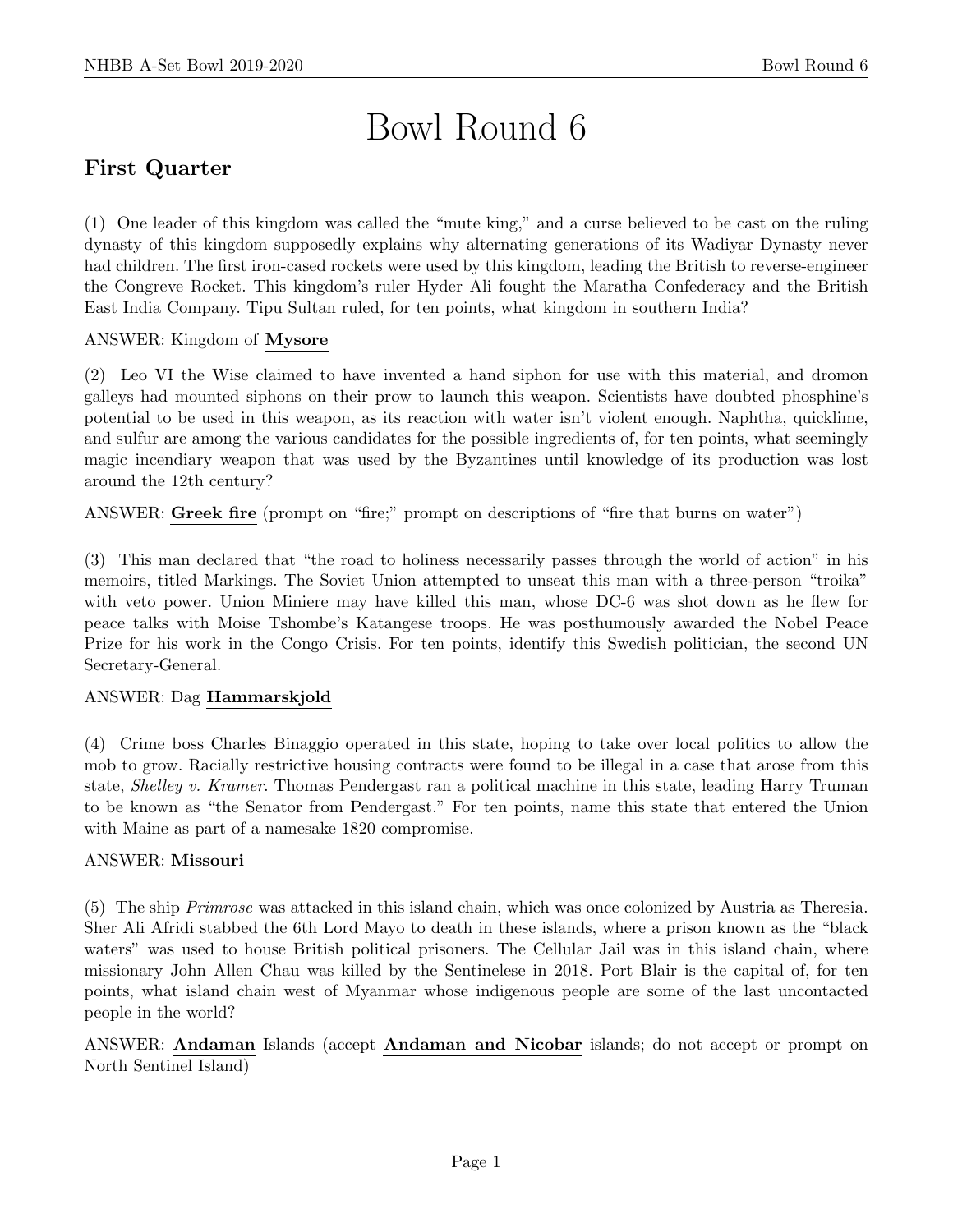(6) Archaeologist John Marshall claims that the Pashupati seal depicts a "proto" version of this god surrounded by animals. This god's name originally was applied as an epithet to the Vedic god Rudra, with whom this god was syncretized. This god is depicted with a third eye, which he used to destroy the love god Kama. Parvati is the wife of, for ten points, what Hindu destroyer god who makes up the Trimurti with Vishnu and Brahma?

# ANSWER: Shiva (or Siva)

(7) This man gained the support of Century magazine editor Robert Johnson after the two of them took a trip to Tuolumne [too-AWL-um-nee] Meadows. This man worked with Henry Senger to form a resistance group to the Hetch Hetchy Dam. A famous photograph of this man shows him standing atop Glacier Point with Theodore Roosevelt. In 1906, this man successfully campaigned for Yosemite to be put under federal control. For ten points, name this Scottish-American naturalist who founded the Sierra Club.

# ANSWER: John Muir

(8) This ruler debated Otanes and Megazubus over different governmental systems until he was chosen to be king because his slave Oebares made his horse neigh first at sunrise. This ruler overthrew Bardiya, who was possibly impersonated by Gaumata. Nebuchadnezzar III fought a ruler of this name, who created the first satrapies from a tax system inherited by Cyrus the Great. The Behistun Inscription was created by, for ten points, what ruler who led the first Persian invasion of Greece?

# ANSWER: Darius the Great (accept Darius I; prompt on Darius)

(9) As a result of a dispute with Peter Ludvig Moller, this thinker was harassed on the streets of his hometown in what became known as the Corsair Affair. In one book, this thinker claimed that only by "virtue of the absurd" were movements of faith possible. This thinker used the teleological suspension of the ethical to justify Abraham's sacrifice of Isaac. For ten points, name this Danish thinker who discussed the "leap of faith" and wrote Fear and Trembling.

#### ANSWER: Soren Kierkegaard

(10) The perpetrators of this event avoided jail after a report sent by Aaron Briggs was not believed by Governor Joseph Wanton. Prior to this event, William Dudingston sparked anger by rerouting a rum shipment from the Fortune. The target of this event had run aground while chasing the Hannah near Warwick, allowing John Brown and Abraham Whipple to burn it down. For ten points, name this early act of colonial violence, a 1772 attack on a British vessel in Rhode Island.

#### ANSWER: Gaspee Affair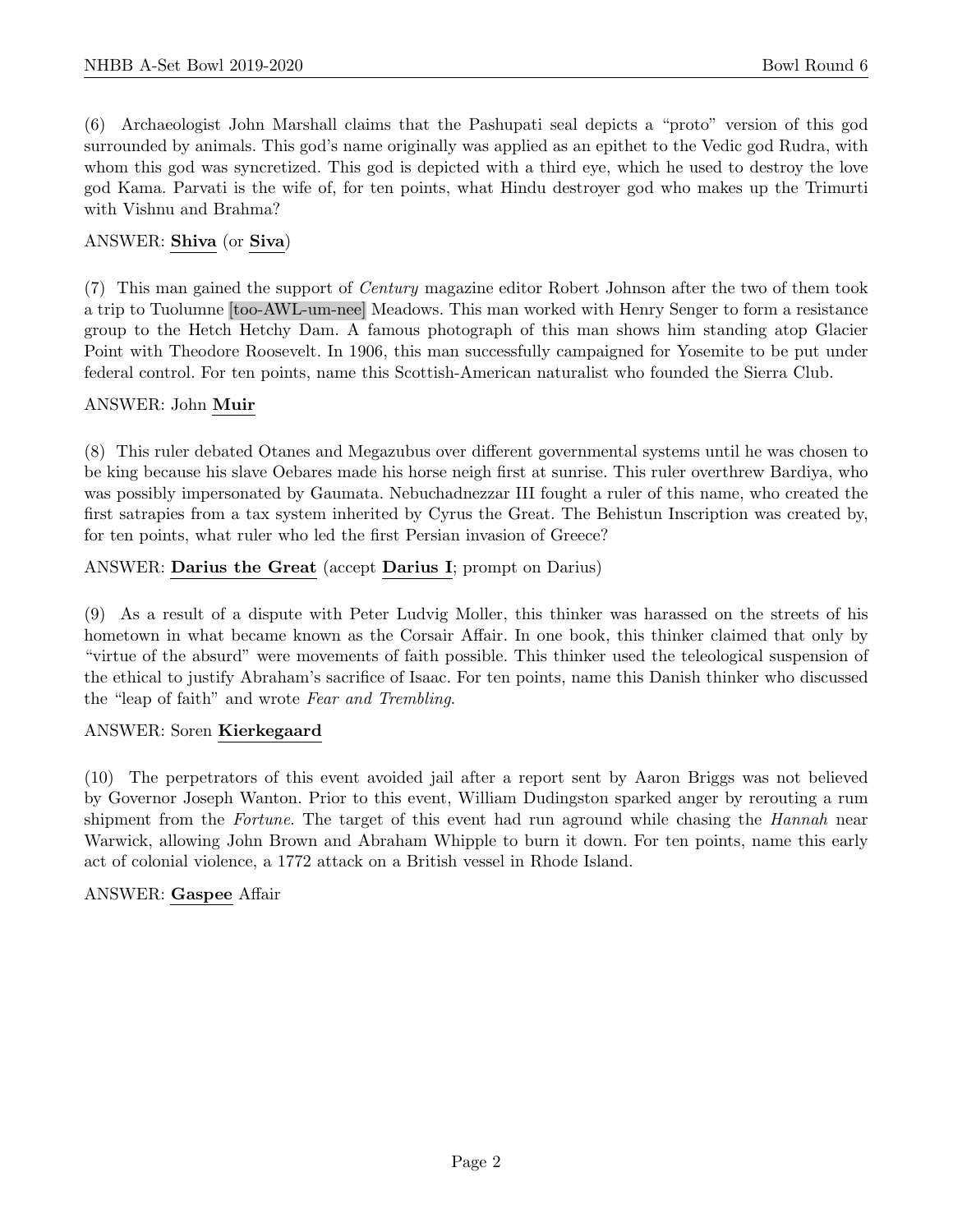# Second Quarter

(1) The Wulfing Cache artifacts may have originated at a site in this city that housed several workshops specializing in copper pieces. A circular wooden "henge" once sat on what is now a burial site south of this city; that site contained the grave of a man who was buried atop beads arranged to resemble a falcon. Birdman artifacts typical of this city's Mississippian culture have been found in excavations of this city's Mound 72. For ten points, name this pre-Columbian city in modern Illinois, east of St Louis.

# ANSWER: Cahokia (accept Cahokia Mounds)

BONUS: The largest mound in Cahokia is this double-terraced mound on the edge of the central palisade which has been named for the Trappists who settled on it in the early 1800s.

# ANSWER: Monks Mound

(2) In one of this campaign's initiatives, the city of Akmolinsk was renamed Tselinograd. This campaign mandated the construction of new sovkhozes in the Caucasus and Siberia. Dry conditions in Kazakhstan prevented the successful development of monoculture during this campaign, which sought to catch the United States in grain production by 1960. For ten points, name this campaign in which Nikita Khrushchev attempted to bolster the agricultural output of the Soviet Union by plowing previously unused farmland.

# ANSWER: Virgin Lands Campaign (accept Osvoyeniye tseliny)

BONUS: Some critics believed Khrushchev developed the Virgin Lands Campaign as a way to steal credit from this politician, who served as premier without party leadership for two years until he was removed in a power struggle in 1955. This man's 1957 coup against Khrushchev failed.

#### ANSWER: Georgy Malenkov

(3) Gone With the Wind was re-released in 1961 in part to re-take the US box office record from this film. Around the World in 80 Days and The King and I beat this film in all of its nominated Oscar categories except Best Special Effects, which it won in part for a scene created by playing footage of spilling water backwards. ABC has annually broadcast this film on Easter weekend since 1973. Cecil B. DeMille's last film was, for ten points, what epic about the life of Moses?

#### ANSWER: The Ten Commandments

BONUS: The Ten Commandments stars this man as Moses. He also starred in Ben-Hur, and he led the National Rifle Association for five years before his death in 2008.

ANSWER: Charlton Heston (accept John Charles Carter)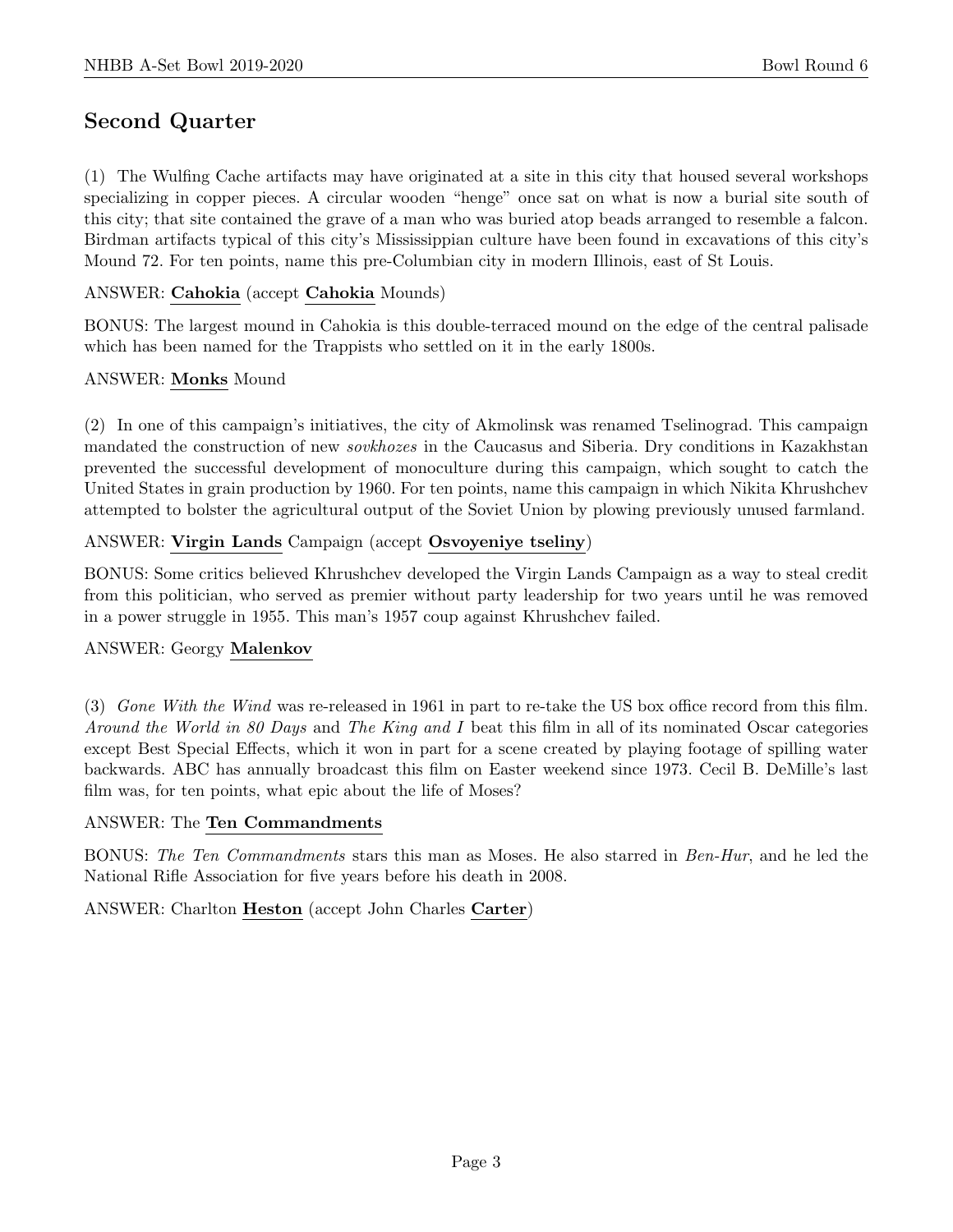(4) A Russian memorial at this battle also commemorates Santarosa. Frank Abney Hastings led a night raid during this battle, in which the Scipion came under heavy attack. Bonfires were lit on Mount Parnassos after this battle, which was described by George IV as an "untoward event." Henri de Rigny and Edward Codrington led the winning forces at this battle, which took place at Sphacteria inlet near Pylos. For ten points, name this 1827 battle, an Ottoman loss during the Greek War of Independence, that was the last battle between wooden ships.

#### ANSWER: Battle of Navarino

BONUS: This son of Muhammad Ali ordered Codrington's allied fleet to leave Navarino Bay; Codrington warned that they had come peacefully but would destroy this man's fleet if they attacked. That happened.

#### ANSWER: Ibrahim Pasha

(5) A senator from this state abandoned his isolationism and called the Japanese "ignoble, barbarous, and cruel" after viewing the "Bloody Saturday" photograph; that man from this state introduced the Rural Electrification Act in Congress and, with a future New York mayor, co-named a bill against yellow dog contracts. This state was represented in the House by a man who resigned from Woodrow Wilson's cabinet after the Lusitania sinking and gave the "Cross of Gold" speech. For ten points, name this home state of William Jennings Bryan, the "Boy Orator of the Platte," who represented the capital city of Lincoln.

#### ANSWER: Nebraska

BONUS: This Nebraska senator co-sponsored a 1932 labor law with Fiorello LaGuardia and supported much of the New Deal, particularly the TVA.

#### ANSWER: George W. Norris (accept Norris-LaGuardia Act)

(6) Mohamed Hamdan Dagalo has led one of the groups in this conflict, a militia of Abbala and Baggara people known as "evil men on horseback." The Justice and Equality Movement and the SLA are rebel groups opposed by government forces in this conflict. UN peacekeepers have been based in el-Fashir and Nyala during this conflict, in which hundreds of thousands of people have been killed. Omar al-Bashir carried out, for ten points, what crime against humanity in western Sudan?

#### ANSWER: Darfur genocide (or Darfur War; do not accept answers about South Sudan)

BONUS: This militia, whose name loosely translates to "evil men on horseback," has committed numerous war crimes during the Darfur genocide.

#### ANSWER: Janjaweed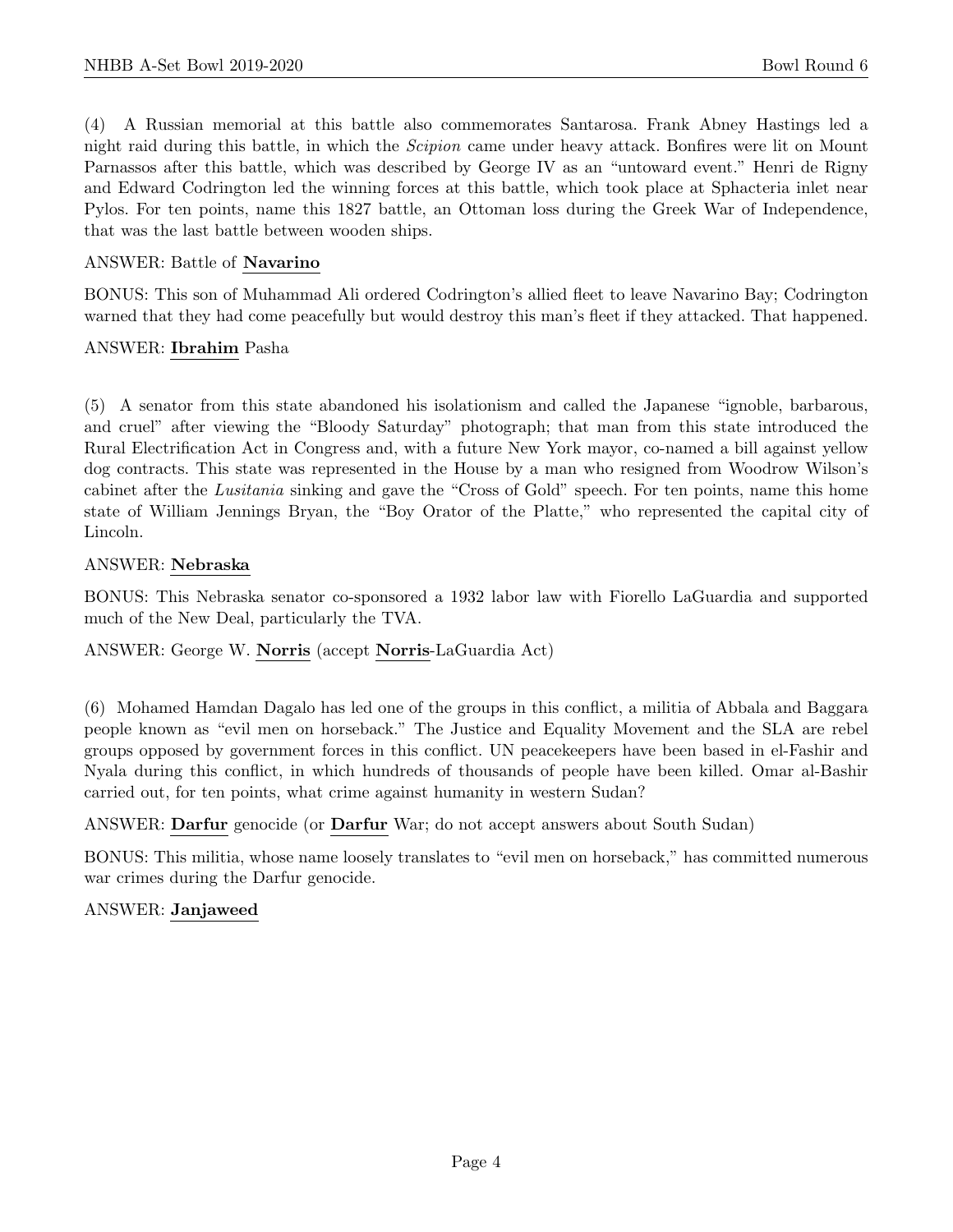(7) John Robinson, a speaker for this group, faced an estate scandal after protégé Edmund Pendleton discovered debts. This group created eight shires, and its first meeting was cut short by a malaria outbreak. This assembly, which met at the Wren Building, passed the 1705 Slave Codes, stripping rights from African Americans, to prevent a repeat of Bacon's Rebellion. The "Give me liberty or give me death" speech was given by Patrick Henry at a meeting of, for ten points, what legislative body of colonial Virginia?

#### ANSWER: House of Burgesses

BONUS: Peyton, a member of this family, served as the last Speaker of the House of Burgesses. Another member of this family served in two positions in George Washington's Cabinet.

# ANSWER: Randolph (accept Peyton and/or Edmund Randolph)

(8) During this movement, the Bishop of Worms tried to shelter Jews in his house and Ruthard of Mainz fought alongside his personal guard to defend Jews during the Rhineland massacres, which were perpetrated by men under Count Emicho, a leader of this movement. Another leader of this movement, Walter Sans Avoir, caused tensions by looting outside of Belgrade. The peasant force within this movement was defeated at Civetot by Kilij Arslan. Peter the Hermit led peasants in a poorly-organized movement during, for ten points, what 1095-1099 campaign to recapture the Holy Land?

ANSWER: First Crusade (accept People's Crusade and/or Peasant's Crusade and/or Pauper's Crusade until "peasant" is read, and prompt on them after; accept Rhineland Massacres until it is read)

BONUS: The People's Crusade and First Crusade were each inspired by this meeting, where Pope Urban II cried "Deus Vult!"

#### ANSWER: Council of Clermont

# Third Quarter

The categories are  $\dots$ 

- 1. Political Cartoons
- 2. Assassination of Franz Ferdinand
- 3. Afghanistan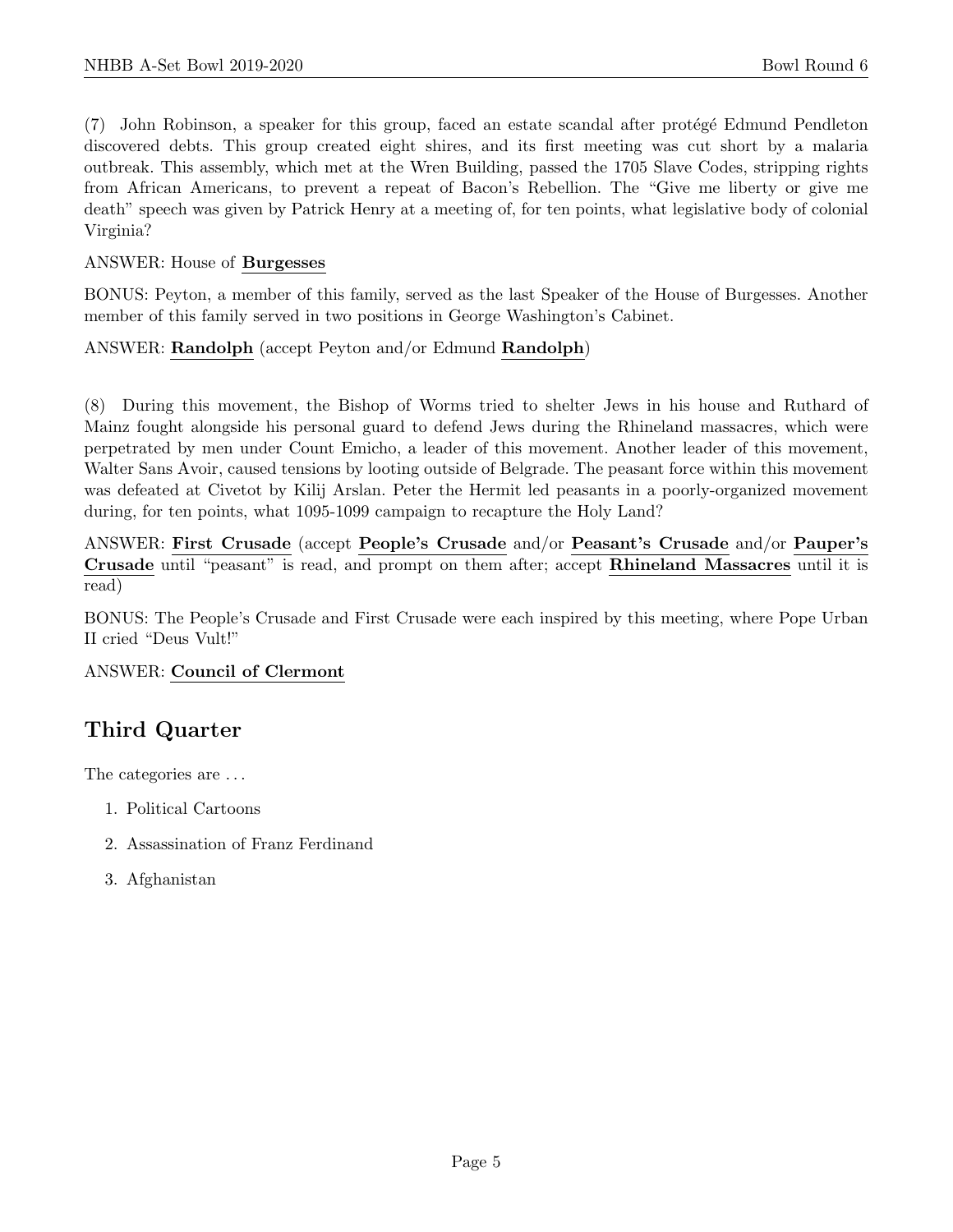# POLITICAL CARTOONS

Name the...

(1) Company, founded by John Rockefeller, that was depicted as a giant octopus destroying Washington, DC.

# ANSWER: Standard Oil Company

(2) Founding Father who created the "Join, or Die" cartoon of a segmented snake.

# ANSWER: Benjamin Franklin

(3) 1807 Act represented as "this cursed Ograbme" biting a merchant.

# ANSWER: Embargo Act of 1807

(4) Boss of Tammany Hall who was depicted with a money bag for a head in one cartoon.

# ANSWER: William Magear "Boss" Tweed

(5) Man who created that cartoon, many others attacking Tammany Hall, and the elephant symbol for the GOP.

# ANSWER: Thomas Nast

(6) New York-based political magazine that employed that cartoonist and thoroughly covered the Civil War.

#### ANSWER: Harper's Weekly, A Journal of Civilization

(7) Three word name of a William Charles cartoon attacking the Hartford Convention.

# ANSWER: LEAP NO LEAP

(8) Cartoonist for the Washington Post who coined the term McCarthyism.

ANSWER: Herbert Lawrence Block (accept Herblock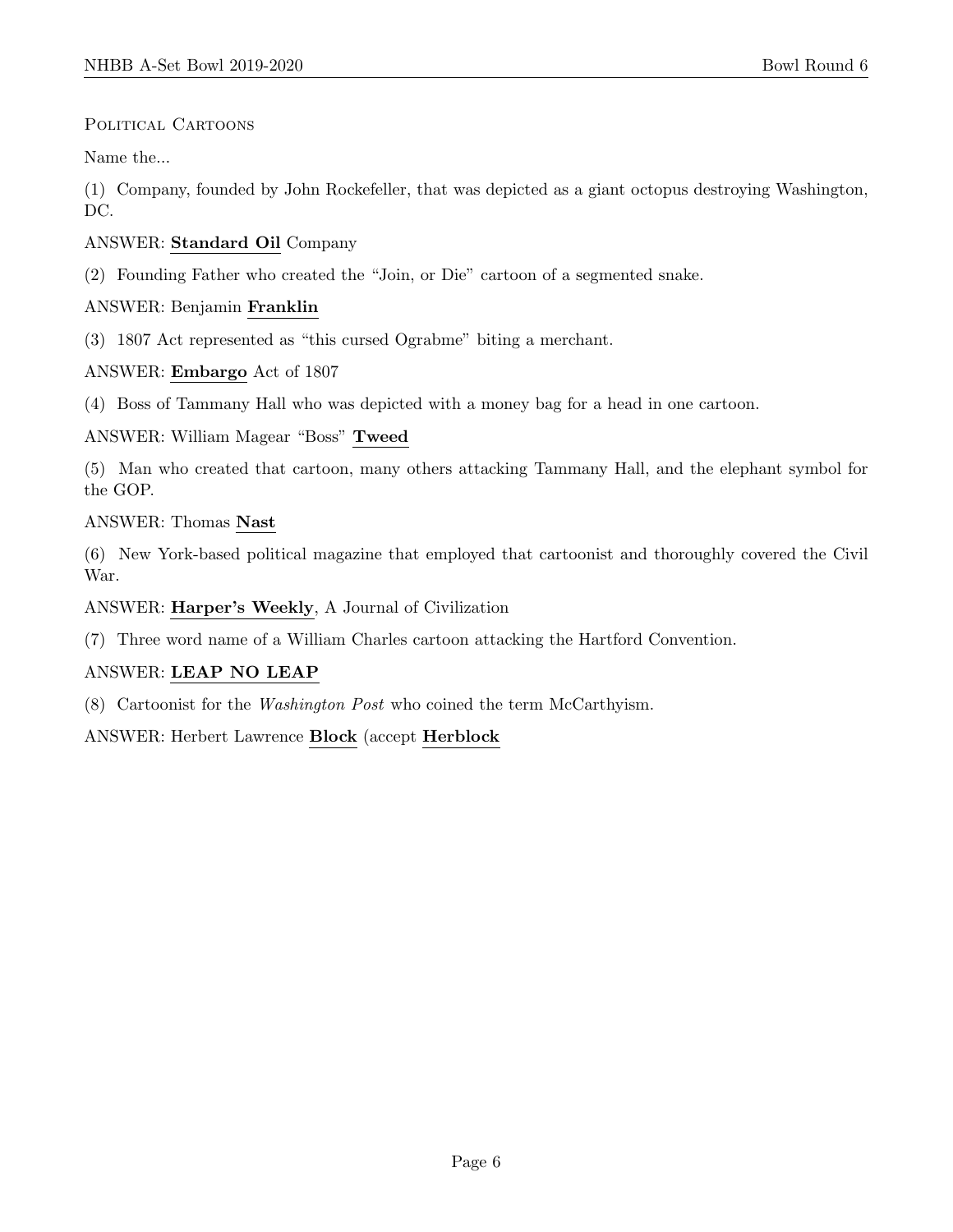#### Assassination of Franz Ferdinand

Name the...

(1) War that was sparked by his assassination in 1914.

#### ANSWER: World War I

(2) City in modern Bosnia where he was shot and killed.

#### ANSWER: Sarajevo

(3) Attacker who fatally shot Franz Ferdinand and his wife, Sophie.

#### ANSWER: Gavrilo Princip

(4) Austrian emperor and uncle of Franz Ferdinand who had planned war with Serbia before the assassination.

ANSWER: Franz Josef I (accept Francis Joseph I; do not prompt on partial answers)

(5) Serbian nationalist group led by Apis whose young Bosnian members plotted the assassination.

#### ANSWER: Black Hand (accept Unification or Death)

(6) Diplomatic note issued by Austria-Hungary a month after the attack; Serbia's refusal to fully comply led to war.

#### ANSWER: July Ultimatum

(7) 1917 trial in Greece where the leaders of that group were court martialed.

#### ANSWER: Salonika Trial

(8) Assassin whose hand grenade missed Franz Ferdinand and whose ensuing suicide attempts didn't work.

ANSWER: Nedeljko Cabrinović ([neh-DAY-ko cha-brin-oh-vitch], but be lenient)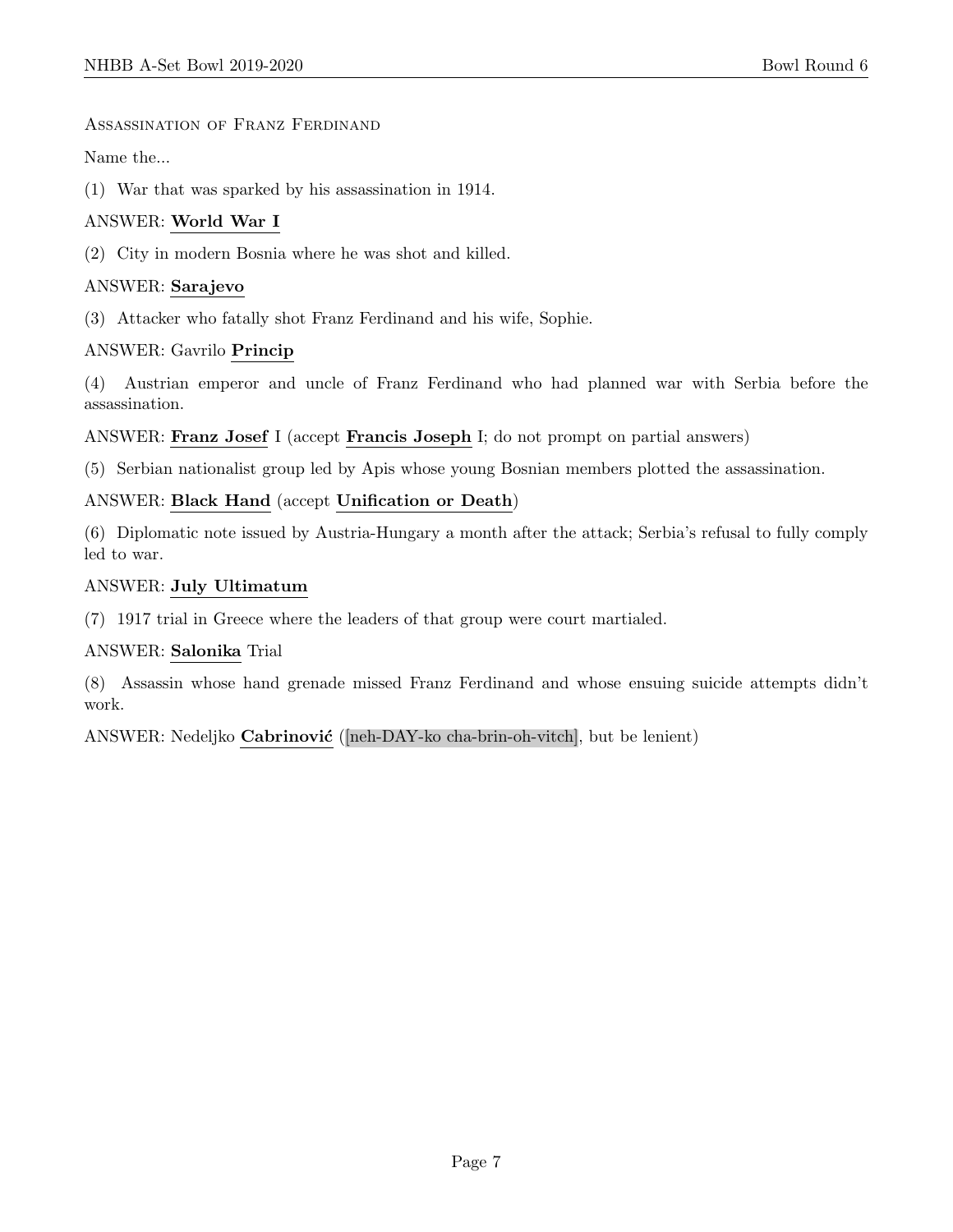# **AFGHANISTAN**

Name the...

(1) Capital city, captured by the Northern Alliance in 2001.

# ANSWER: Kabul

(2) Ruling power in Afghanistan that was ousted in the 2001 US invasion.

# ANSWER: Taliban (accept Islamic Emirate of Afghanistan)

(3) Religious figure that was the subject of two massive statues that were dynamited in Bamiyan by that group.

# ANSWER: Buddha (accept Siddhartha Gautama; accept Bamiyan Buddhas)

(4) Term for US-backed Afghan guerrilla fighters during the Soviet invasion.

# ANSWER: mujahideen

(5) Global organization, developed at the 1955 Bandung Conference, that it joined in 1961.

# ANSWER: Non-Aligned Movement

(6) President who was succeeded by Ashraf Ghani in 2014 after nearly 13 years in power.

# ANSWER: Hamid Karzai

(7) April 1978 coup in which President Mohammed Daoud Khan and his family were murdered.

ANSWER: Saur Revolution (prompt on "April Revolution" and similar)

(8) Final King of Afghanistan, who was deposed in 1973.

ANSWER: Mohammed Zahir Shah (prompt on partial answers)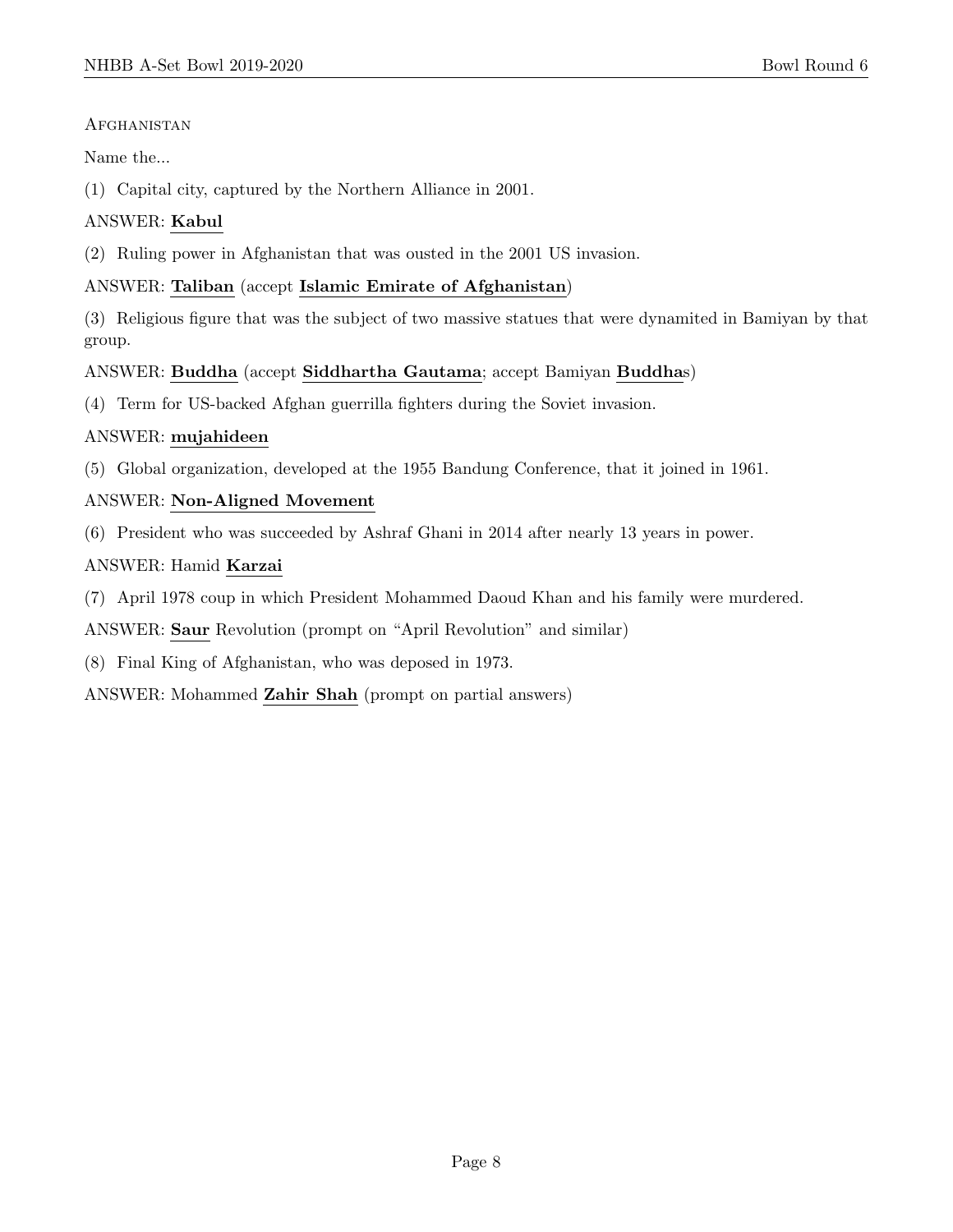# Fourth Quarter

(1) An author from this country was imprisoned for writing the article "Thoughts on March 8," which criticized this country's leaders for leaving their wives. Another author from this country wrote the novels To Live and  $(+)$  Brothers, which depict struggle sessions in this country. Another author from this country wrote the novel  $(*)$  Red Sorghum, which ends with a war between this country and Japan. For ten points, name this home country of Ding Ling, Yu Hua, and Mo Yan, who depicted this country's revolution under Mao Zedong.

ANSWER: People's Republic of China (or Zhongguo)

(2) After this event, one victim issued a statement claiming that the American people had to decide "Whether ours shall continue to be a government of laws and not of men." Leon Jaworski took over the central figure's position after this event, which occurred after a refusal of the (+) Stennis Compromise. Expansion of an investigation into the activities of the Plumbers was one of the causes of this event, which was ultimately carried out by (\*) acting Attorney General Robert Bork. For ten points, name this event in which Archibald Cox was fired while acting as special prosecutor of the Watergate investigation.

ANSWER: Saturday Night Massacre (prompt on descriptive answers of Nixon's firing of Archibald Cox and/or the resignations of Elliot Richardson and/or William Ruckelshaus)

(3) This man supposedly fell into a "violent passion" and massacred the people of Limoges [lim-ohzh]. This man was denied reinforcements against the Duke of Alencon after the king declared "let the  $(+)$  boy win his spurs." John II demanded this man's surrender after outflanking him, but this man declined and instead routed John's forces at (\*) Poitiers [pwa-tee-ay]. This heir to Edward III died of dysentery in 1376, allowing Richard II to take the throne instead. For ten points, name this English general of the Hundred Years' War who became known for his dark armor.

ANSWER: Edward the Black Prince (accept Edward of Woodstock; prompt on partial answers)

(4) This artist created an oil painting in which a bicyclist frightens horses drawing a carriage as they maneuver out of the way. This artist of The Right of the Road depicted the opening of the Wounded Knee massacre in an illustration for  $(+)$  Harper's Weekly. This artist, who sometimes collaborated with his friend, author Owen Wister, created a bronze sculpture depicting a man (\*) struggling to keep hold of the mane of a horse. For ten points, name this artist known for his scenes of the Old American West, such as The Bronco Buster.

ANSWER: Frederic Remington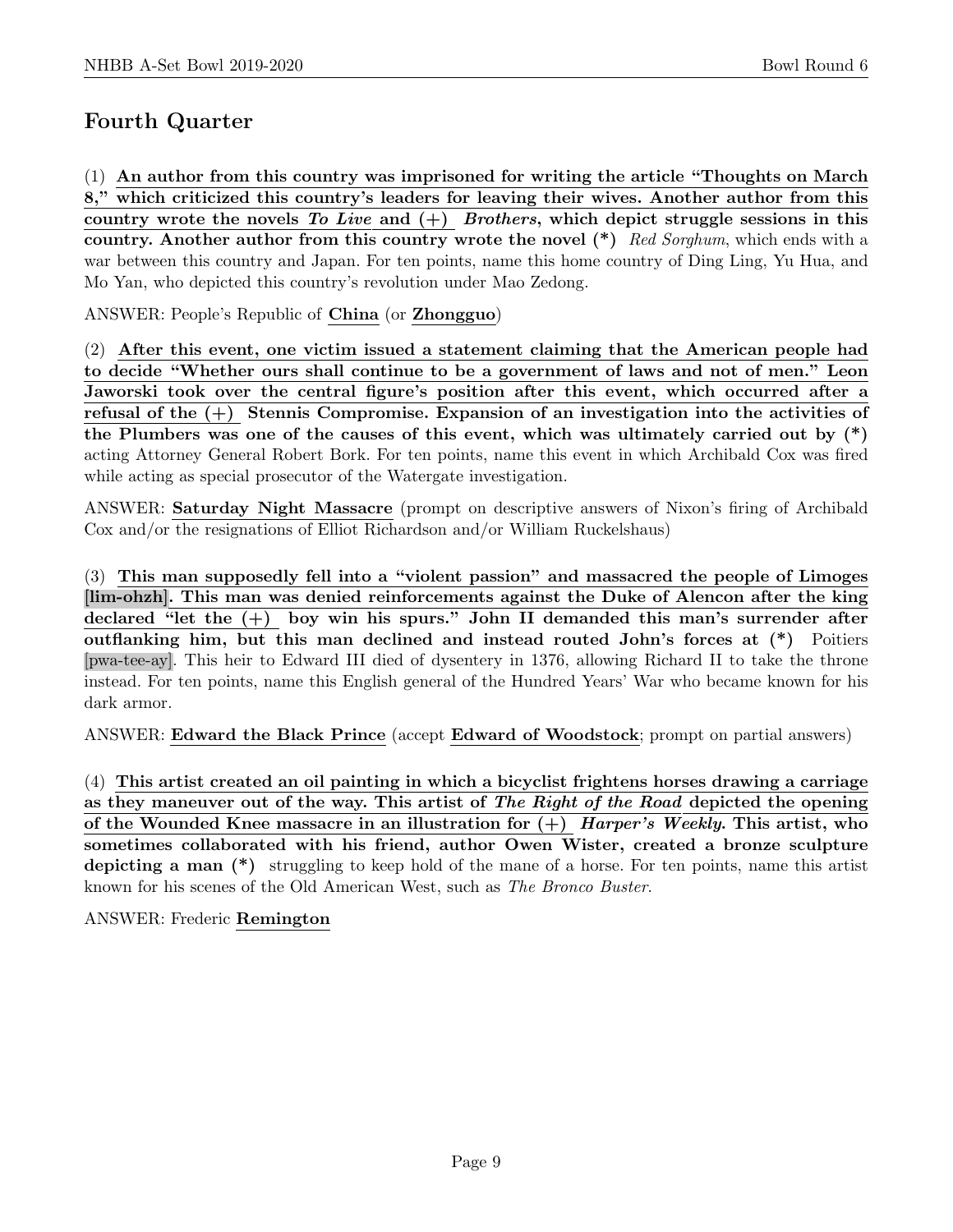(5) Prior to this event, its perpetrator admitted that he was "going to strike a strong blow. Things are going to get hot," and, in a meeting with Jean Drepeau, noted, "I have to speak to those people who are calling for me." In the wake of this event,  $(+)$  Pierre Trudeau was labeled "the enemy of the 'French fact'". This incident, which took place during Expo 67, took place on a balcony at (\*) Montreal City Hall. Lester Pearson issued the retort "The people of Canada are free" after, for ten points, what July 1967 international incident in which Charles de Gaulle stoked Québécois nationalism with a controversial four-word phrase?

ANSWER: Charles de Gaulle proclaiming Vive le Québec libre! (or Long live free Québec!; prompt on descriptions of de Gaulle visiting Montreal, Canada)

(6) This composer included characters like Human Frailty in his Homer-inspired opera The Return of Ulysses to his Homeland. This composer used an excerpt from Jerusalem Delivered for an opera that contains one of the  $(+)$  earliest uses of tremolo. Ottavia sings "Addio, Roma" in an opera by this composer about the crowning of Nero's mistress, The Coronation of Poppea. (\*) Eurydice fails to return to the mortal world in the most famous work by, for ten points, what Italian composer of L'Orfeo, one of the earliest surviving operas?

ANSWER: Claudio (Giovanni Antonio) Monteverdi

(7) Speculation about this event theorizes that the man who ordered it wished to make amends after his affair with Lida Baarova. A postcard bearing the words "I must protest so that the whole world hears my protest" was found in the pocket of  $(+)$  Herschel Grynszpan, whose assassination of Ernst vom Rath, a diplomat in Paris, provided the pretext for this event. The (\*) SA carried out, for ten points, what 1938 event in which the Nazi government promoted a pogrom against synagogues and Jewish homes?

ANSWER: Kristallnacht (accept Night of Broken Glass)

(8) In this battle, Charles Wellford revealed a road to cartographer Jedidiah Hotchkiss to shield forces from enemy pickets. John Reynolds made a daylight march to the Rappahannock in this battle while Jubal Early desperately tried to keep John  $(+)$  Sedgwick at bay. Prior to this battle, a general commented, "My plans are perfect. May God have (\*) mercy on General Lee, for I will have none." Joseph Hooker lost despite a Union numerical advantage at, for ten points, what May 1863 battle near Fredericksburg where friendly fire caused the death of "Stonewall" Jackson?

ANSWER: Battle of Chancellorsville